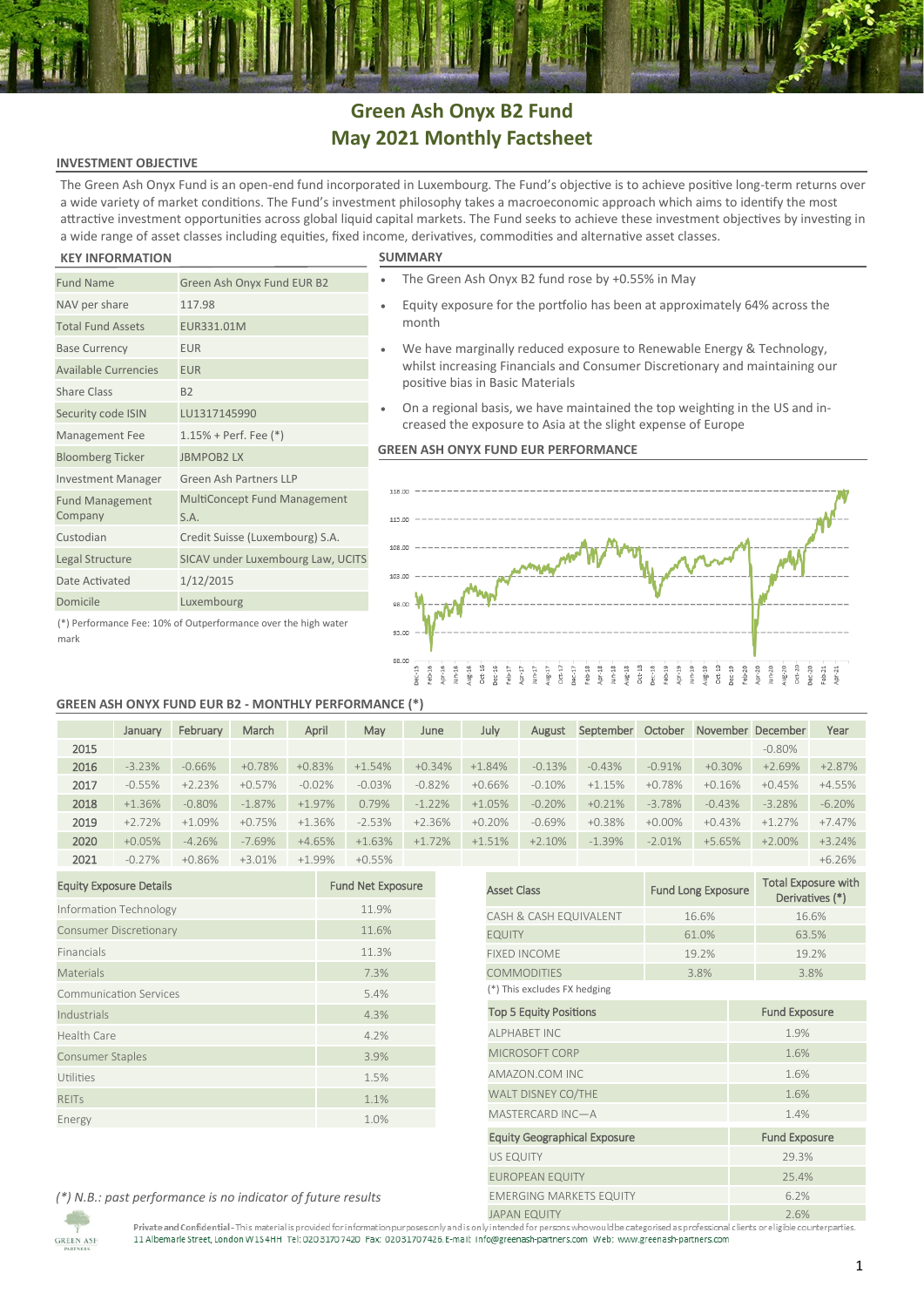# **Green Ash Onyx B2 Fund May 2021 Monthly Factsheet**

### **FUND UPDATE AND OUTLOOK**

Volatile inflation and employment data releases caused risk assets to slow their advance and the VIX to briefly move higher, as investors pondered the trajectory and sustainability of the current policy mix as well as the path and pace of return to normalcy in the global economy. Both the US and EU released details on the intended use of the fiscal policy for infrastructure investments and the acceleration in the shift to green and digital economy, providing support to the most directly geared sectors. Meanwhile the COVID vaccination rollout continued unabated in most developed markets, while the number of new cases in India have started to decline.

Inflation expectations slowed their advance, while the USD declined, and negative real rates provided support for a move higher in gold. Global equity indices advanced, with strong performance in financials and energy stocks and some rotations out of the technology indices.

Against this backdrop the Green Ash Onyx B2 rose 0.55% over the month.

Main contributors to performance were our positions within the Financials (M&G, Blackrock) and Luxury stocks (Kering, LVMH), while the exposure to Tech stocks was generally a headwind to performance this month. Elsewhere Gold was a positive contributor.

Across the month equity exposure has been maintained around the 64% mark, in line with previous months this year. Geographically the US remains the main area of regional concentration, while we have marginally increased our exposure to Asia (Fanuc, Ping An) given the relatively depressed multiples and attractive entry point. From a sectorial point of view our main concentrations are in Information Technology and Consumer Discretionary stocks. We have decreased exposure to Renewables stocks, as competition from repositioning oil majors makes diluted returns on capital more likely; while we continue to regard assets correlated to the increase price of industrial commodities as attractive. Finally, we continued to implement and broaden our yield enhancing strategy in both equity and credit markets .

Going forward we continue to see upside in risk assets supported by a recovering economy, easy financial conditions and inflation pressures limited to the short term only. We feel comfortable with the current exposure to risk assets, but continue to closely follow the trajectory of inflation expectations and rates.



Private and Confidential - This material is provided for information purposes only and is only intended for persons who would be categorised as professional clients or eligible counterparties. 11 Albemark Street, London W154HH Tel: 020 3170 7420 Fax: 02031707426 E-mail: info@greenash-partners.com Web: www.greenash-partners.com